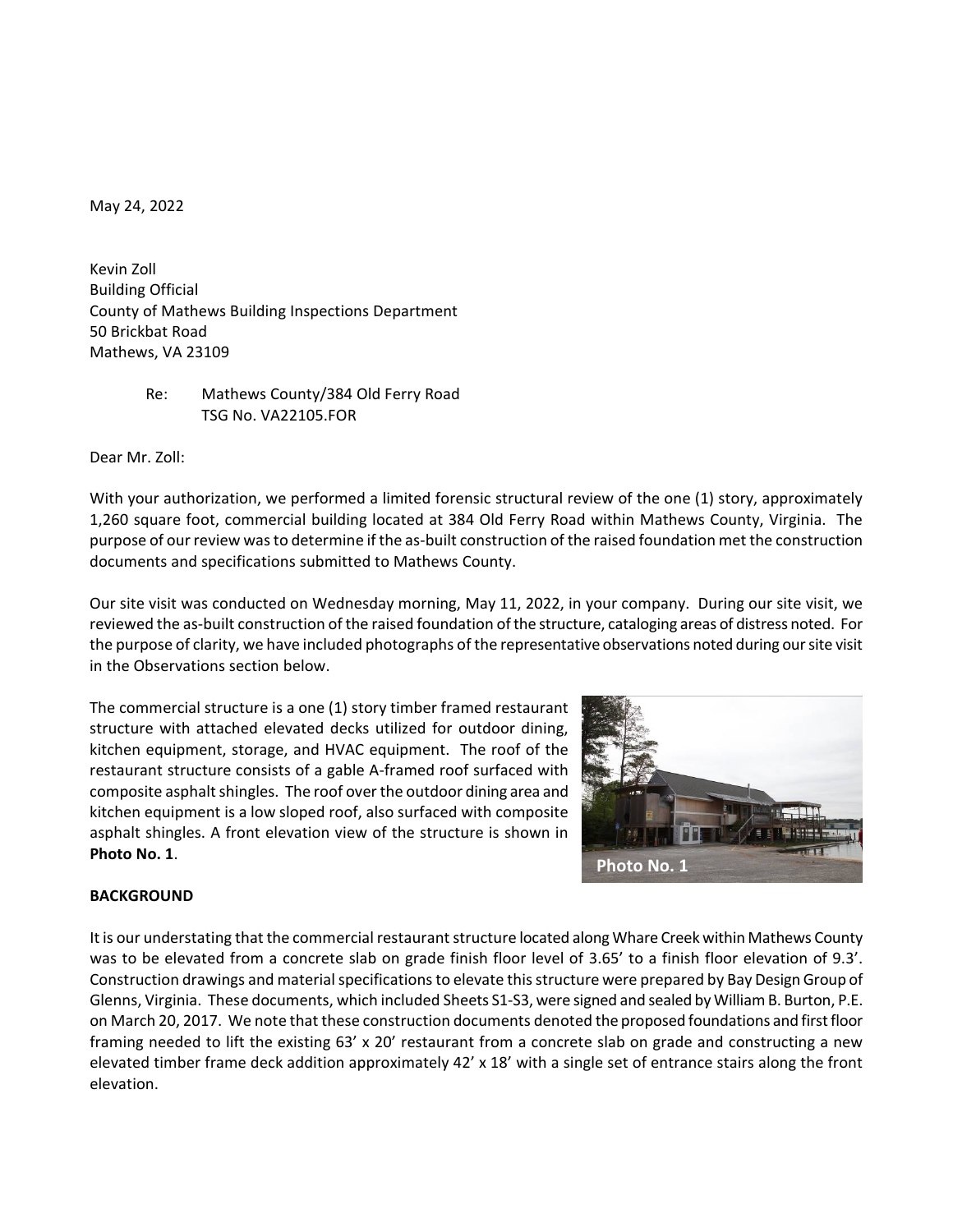# **RESEARCH**

At the time the construction documents were prepared in March of 2017, the 2012 Edition of the Virginia Uniform Statewide Building Code (VUSBC) was in effect. The 2012 VUSBC adopted and amended the 2012 International Building Code (IBC).

Based on our review on the 2012 VUSBC. The restaurant use of thisfacility requires the design floor live load to be 100 psf. The design wind speed for this area was denoted as 115 mph and the ground snow load is denoted as 15 psf. According to our research, the structure is located within the AE (LMWA) zone with a flood plain elevation of 7'. The County of Mathews zoning ordinances does not require a free board, in excess of building code flood plain design requirements.

### **OBSERVATIONS**

Our site visit observations revealed that additions had been constructed onto the existing restaurant and exterior deck, which were not shown on the construction documents provided by Bay Design. We noted that an open air and partially enclosed timber framed HVAC equipment/storage platform had been constructed along the rear elevation of the restaurant. Additionally, we noted that an enclosed and covered kitchen equipment/freezer timber framed addition had been added to the left elevation of the restaurant. Further, we noted that a single sloped timber framed roof had been installed over the front elevation exterior deck area. **(See Photos No. 2, 3, and 4**.**)**







A review of the first floor framing below the restaurant structure revealed the floor joists to be 2 x 10 at 16" on center which spanned front to rear approximately 10'-6" between three (3) parallel multi-ply 2 x 12 girder lines. This framing layout matched the construction drawings provided by Bay Design. Further, these girders were supported by 16" x 16" grouted masonry piers spaced at approximately 7'-9" on center. The location of these CMU piers also matched the construction drawings provide by Bay Design. However, we noted that 5/8" on center lag bolts had been used in the hold-downs. **(See Photo No. 5**.**)**

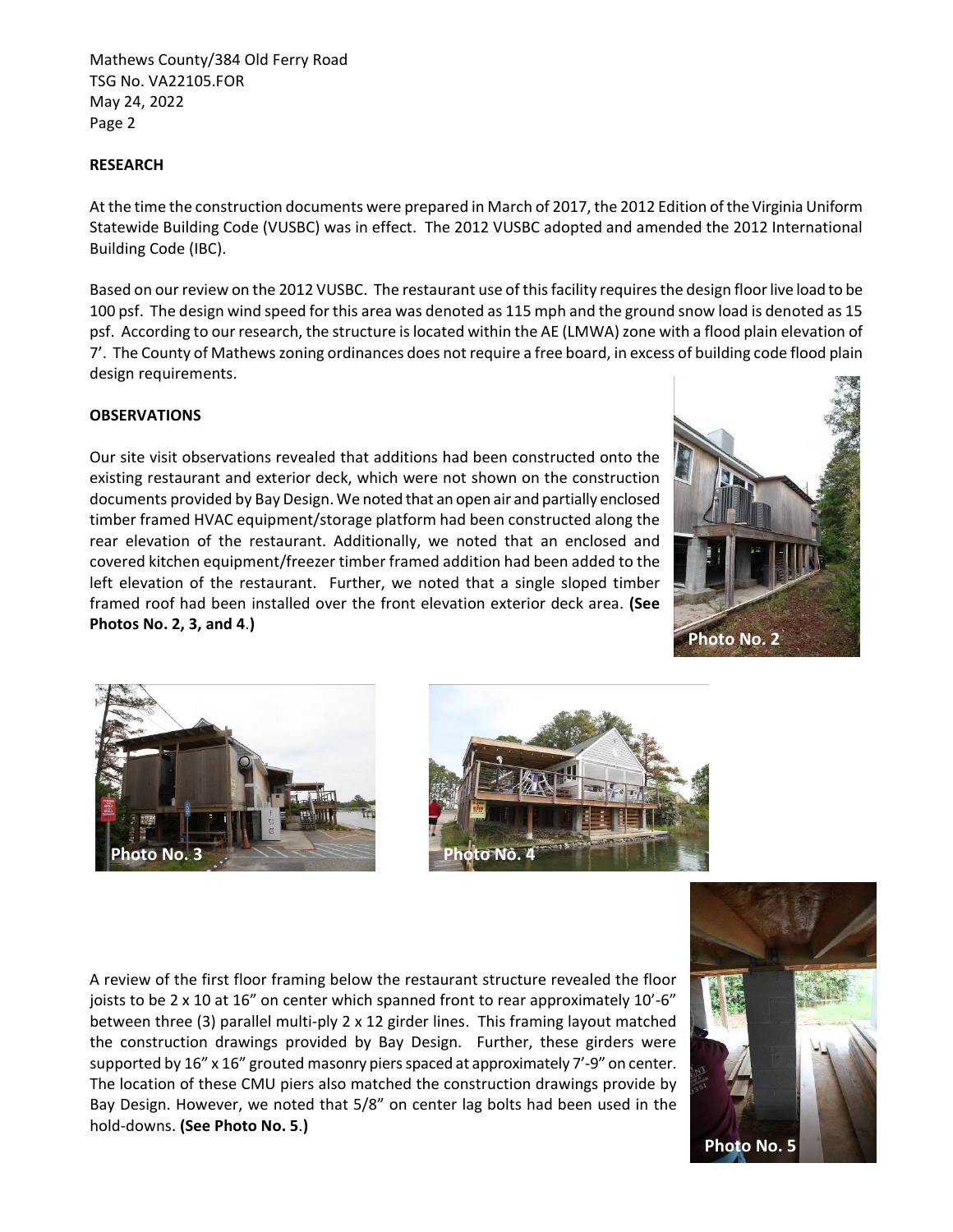We also noted the specified Simpson HL53 hold-down angles had been installed to each side of the girders below the restaurant. However, we noted the installation of a single 2 x 8 treated plate rather than the specified double 2 x 8 plate on top of the CMU below these girders. Our review also revealed these 2 x 8 plates and Simpson angles were attached with two (2) 5/8" diameter anchor bolts. However, closer review revealed the outermost bolt to be a 5/8" diameter lag bolt that could be removed by hand. **(See Photo No. 6**.**)**





Our review of the timber framing of the exterior deck revealed it was not framed as per the construction documents. Rather, than installing three (3) ply 2 x 8 girders running left to right with  $2 \times 8$ joists at 16" on center, front to rear, as shown on the construction documents, we noted that the framing consisted of two (2) ply 2 x 12's spanning, front to rear at each exterior 8" x 8" post line. Closer review revealed the two (2) ply 2 x 12's spanned 12'-0" from the exterior two (2) ply 2 x 12 band board to the masonry piers below the front elevation wall of the main entrance. We noted the exterior deck floor joists were 2 x 12's at 16" on center spanning approximately 7'-9" left to right. Closer review revealed the absence of an intermediate pier and girder line, as shown on the construction documents provided by Bay Design. **(See Photo No. 7)**

Additionally, we noted that a 4'-0" cantilevered extension had been constructed along the right elevation rather than the 2'-8" extension shown on the construction documents provided by Bay Design. Closerreview revealed the 4'-0" extension along the restaurant was supported by 4"x 4" posts bearing directly onto the existing slab on grade without anchorage, see **Photo No. 8**

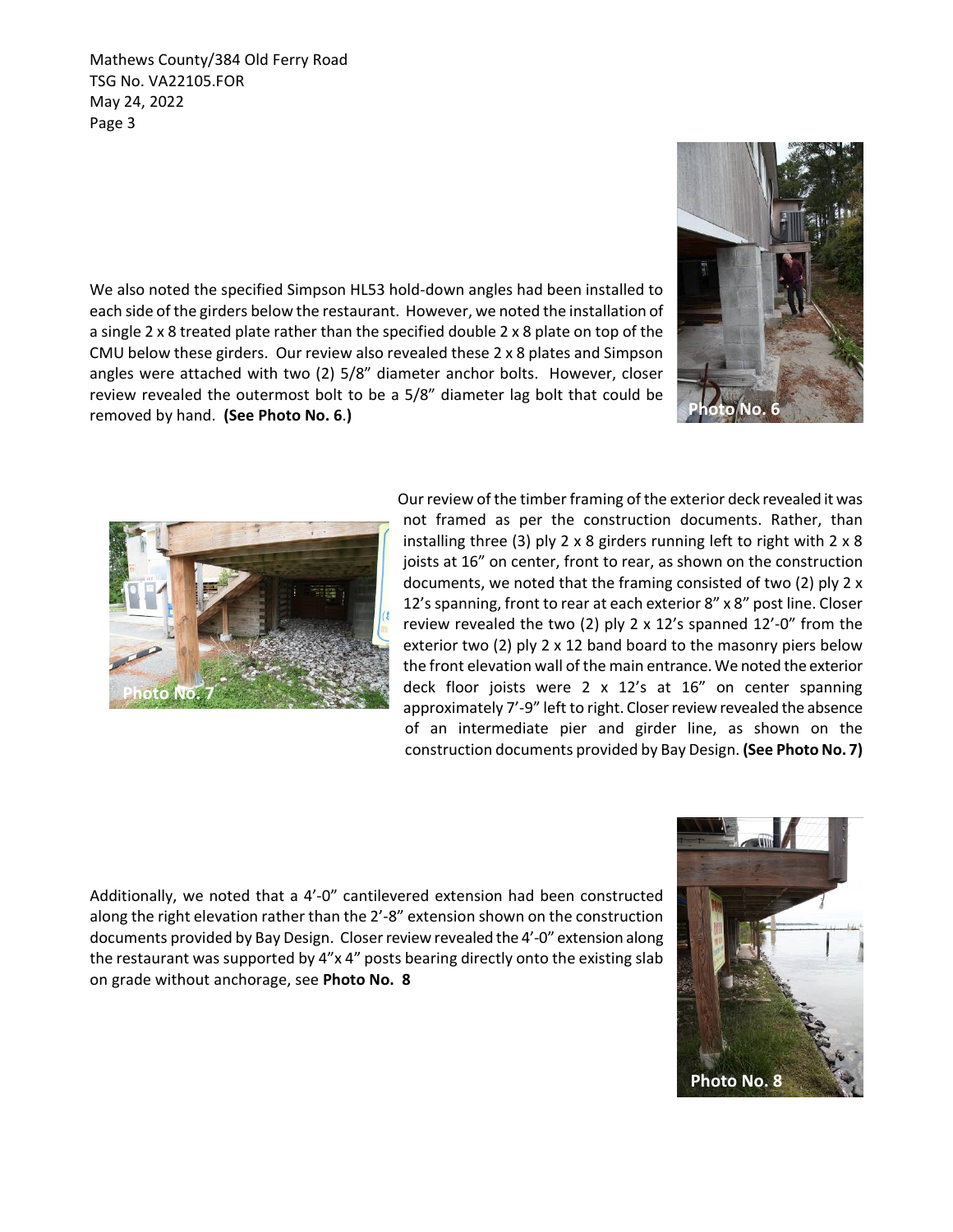

Excavation of the exterior footings below the deck revealed the bottom of the footings were located approximately 1'-0" below the exterior finish grade rather than the specified 2'-0" depth. We also noted that these footings were approximately  $1'$ -6" in diameter rather than  $1' \times 6'' \times 1' \times 6''$  square. However, we also noted a 12" diameter sonotube had been placed on top of this footing where the 8 x 8 timber post was anchored. **(See Photo No. 9**.**)**

Our review of the entrance stairs revealed the stairs were constructed with four (4) 2 x 12 stringers and open risers. **(See Photo No. 10**.**)** We noted the stringers were split at each of the tread fasteners. The height of the risers varied from the first riser height of 7 1/4" at the bottom with the remaining riser heights ranging from 6 5/8" to 6 7/8". **(See Photo No. 11**.**)** We noted the stairway was approximately 36" in width with a single guardrail assembly and handrail on the right side. Closer review revealed the handrail did not extend beyond the bottom or top riser. **(See Photo No. 12**.**)**







Further review revealed the top rail of the deck and stair were constructed with flat 2 x 6 with the intermediate railing consisting of horizontal stainless steel cables. While the cables were spaced at 4" on center, with a span of 6'-1" the cables could easily be pushed by hand to create a space greater than 4". **(See Photo No.**

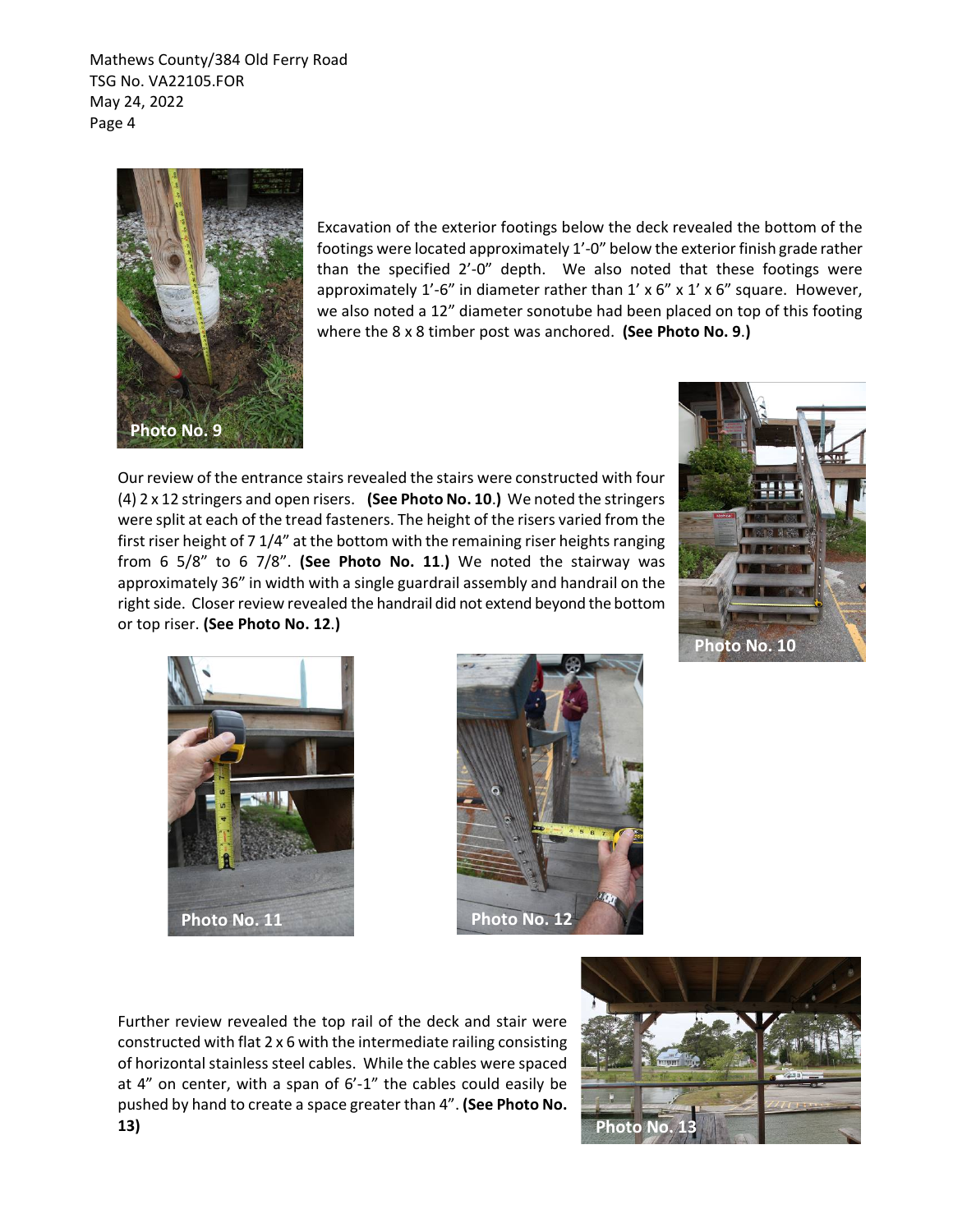### **BEARING SOIL ANALYSIS**

Following our site visit, we requested the geotechnical engineering firm, ECS LTD, to provide an evaluation of the soil and groundwater conditions at the site. ECS provide provided hang augers and dynamic cone penetrometer (DCP) testing to determine in situ, the soil bearing capacity, ground water, and subsurface soil conditions. Two (2) hand augers and two (2) DCP tests were completed near the existing footing excavations.

The results of ECS hand augers revealed the soils adjacent to the existing footings consisted of approximately 2'-0" of fill material consisting of silty sand (SM-Fill) with trace organics. Ground water was encountered at 24" below the existing grade.

The DCP testing indicated the minimum bearing capacity of the natural soils below the fill material was 1,500 psf. If new footings are proposed ES recommended removal of the fill material and replacing with #57 stone, flowable fill, or with additional concrete of the footing. ECS further recommended that the ground water be pumped from the new footing excavations prior to placing the footings.

### **CONCLUSIONS AND RECOMMENDATIONS**

Based on our research, site visit observations and structural analysis, we have provided the following conclusions. For clarity, we have separated our conclusions by Additions, Restaurant, and Exterior Decking.

### **ADDITIONS**

• With the exception of the single sloped roof above the exterior deck, the kitchen equipment addition on the left elevation and the HVAC equipment platform and shed on the rear elevation were constructed without plans, specifications, and building permits.

#### **RESTAURANT AND MAIN ENTRANCE**

- The as-built timber framing below the restaurant and main entrance matches the construction documents prepared by Bay Design.
- The three (3) ply 2 x 12 center girder below the restaurant is not structurally adequate to support the required 100 psf floor live load and actual dead loads of the restaurant for the 7'-9" spans.
- The as-built hold-down anchors of the three (3) ply  $2 \times 12$  girders supporting the restaurant structure are inadequate as constructed and can be removed with little effort by hand.
- The use of a single guardrail and along the entrance stairway handrail is not permitted for this commercial space.
- The handrail terminations do not have the minimum required 12" extension at top and bottom.
- The height of the first riser of the entrance stairway violates the minimum building code requirements for commercial stairs.